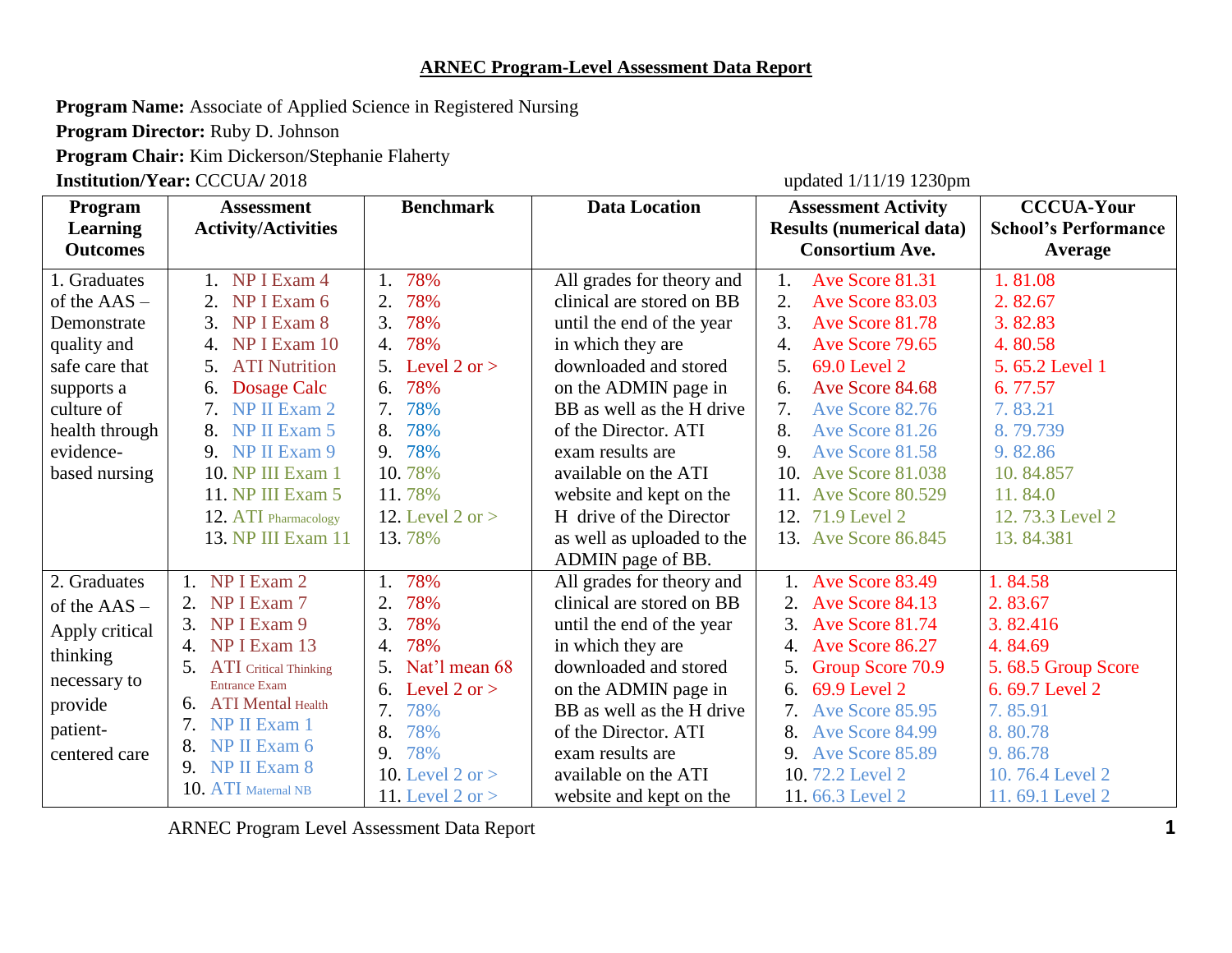| to diverse      | 11. ATI Nsg of Child           | 12.78%                | H drive of the Director    | 12. Ave Score 87.271                | 12.89.81            |
|-----------------|--------------------------------|-----------------------|----------------------------|-------------------------------------|---------------------|
| populations.    | 12. NP III Exam 3              | 13. Nat'l mean        | as well as uploaded to the | 13. Group Score 71.4                | 13.64.8 Group Score |
|                 | 13. ATI Critical Thinking exit | 70.3                  | ADMIN page of BB.          | 14. Ave Score 83.876                | 14.83.429           |
|                 | exam                           | 14.78%                |                            | 15. Ave Score 85.491                | 15.84.0             |
|                 | 14. NP III Exam 6              | 15.78%                |                            | 16. ARNEC score 75.1                | 16.75.8 Group Score |
|                 | 15. NP III Exam 9              | 16.90%                |                            | <b>17.291 Students</b>              | 17.23/23 Completed  |
|                 | <b>NCLEX Prep:</b>             | 17. Pass/Fail         |                            | Completed with                      | with certificates   |
|                 | 16. ATI Predictor              |                       |                            | certificates                        | uploaded.           |
|                 | <b>17. NCSBN 8 WK</b>          |                       |                            | uploaded.                           |                     |
| 3. Graduates    | 1. NP I Exam 3                 | 1.78%                 | All grades for theory and  | Ave Score 82.36<br>1.               | 1.83                |
| of the AAS --   | NP I Exam 5<br>2.              | 2.78%                 | clinical are stored on BB  | 2.<br>Ave Score 84.11               | 2.85.58             |
| Collaborate     | NP I Exam 11<br>3.             | 3.78%                 | until the end of the year  | 3.<br>Ave Score 76.69               | 3.75.16             |
| with            | NP I Exam 14<br>4.             | 4.78%                 | in which they are          | 4.<br>Ave Score 87.91               | 4.86.08             |
|                 | <b>ATI</b> Fundamentals<br>5.  | 5. Level $2$ or $>$   | downloaded and stored      | 5.<br>72.8 Level 2                  | 5.71.9 Level 2      |
| interdisciplina | 6. NP II Exam $3$              | 6.78%                 | on the ADMIN page in       | Ave Score 80.39<br>б.               | 6.83.04             |
| ry team         | <b>ATI</b> Community<br>7.     | 7. Level $2$ or $>$   | BB as well as the H drive  | 7.<br>68.7 Level 1                  | 7.70.5 Level 1      |
| members to      | 8.<br>NP II Exam 7             | 8.78%                 | of the Director. ATI       | 8.<br>Ave Score 87.38               | 8.86.86             |
| provide         | 9. NP II Exam 11               | 9.78%                 | exam results are           | 9.<br>Ave Score 81.58               | 9.86.52             |
| leadership in   | 10. ATI Leadership             | Level 2 or $>$<br>10. | available on the ATI       | 10. 71.7 Level 1                    | 10.74.1 Level 1     |
| all healthcare  | 11. NP III Exam 4              | 11.<br>78%            | website and kept on the    | 11. Ave Score 84.98                 | 11.87.429           |
| settings.       | 12. NP III Exam 7              | 12.<br>78%            | H drive of the Director    | 12. Ave Score 83.986                | 12.84.286           |
|                 | 13. NP III Exam 10             | 13.<br>78%            | as well as uploaded to the | 13. Ave Score 85.704                | 13.81.619           |
|                 |                                |                       | ADMIN page of BB.          |                                     |                     |
| 4. Graduates    | 1. NP I Exam 1                 | 1.78%                 | All grades for theory and  | Ave Score 73.82<br>1.               | 1.70.83             |
| of the $AAS -$  | NP I Exam 8<br>2.              | 2.78%                 | clinical are stored on BB  | 2.<br>Ave Score 81.78               | 2.82.83             |
| Integrate       | NP I Exam 12<br>3.             | 3.78%                 | until the end of the year  | $\overline{3}$ .<br>Ave Score 80.79 | 3.79.83             |
| professional    | NP I Comp Final<br>4.          | 4.78%                 | in which they are          | $\overline{4}$ .<br>Ave Score 85.6  | 4.85.91             |
|                 | NP II Exam 4<br>5.             | 5.78%                 | downloaded and stored      | 5.<br>Ave Score 87.48               | 5.86.69             |
| nursing         | NP II Exam 8<br>6.             | 6.78%                 | on the ADMIN page in       | 6.<br>Ave Score 85.89               | 6.86.78             |
| practice        | NP II Exam 10<br>7.            | 7.78%                 | BB as well as the H drive  | 7.<br>Ave Score 86.57               | 7.88.434            |
| through         | NP II Comp Final<br>8.         | 8.78%                 | of the Director. ATI       | 8.<br>Ave Score 85.11               | 8.85.26             |
| communicatio    | 9. NP III Exam 2               | 9.78%                 | exam results are           | 9.<br>Ave Score 85.924              | 9.88.476            |
| n, knowledge,   | 10. NP II Exam 8               | 10.<br>78%            | available on the ATI       | 10.<br>Ave Score 85.574             | 10.87.619           |
| technology,     | 11. ATI Med-Surg               | 11.<br>Level 2 or $>$ | website and kept on the    | 11.<br><b>70.8 Level 2</b>          | 11.69.1 Level 2     |
|                 | 12. NP III Comp Final          | 12.<br>78%            | H drive of the Director    | 12.<br><b>Ave Score 86.995</b>      | 12.87.38            |

ARNEC Program Level Assessment Data Report **2**